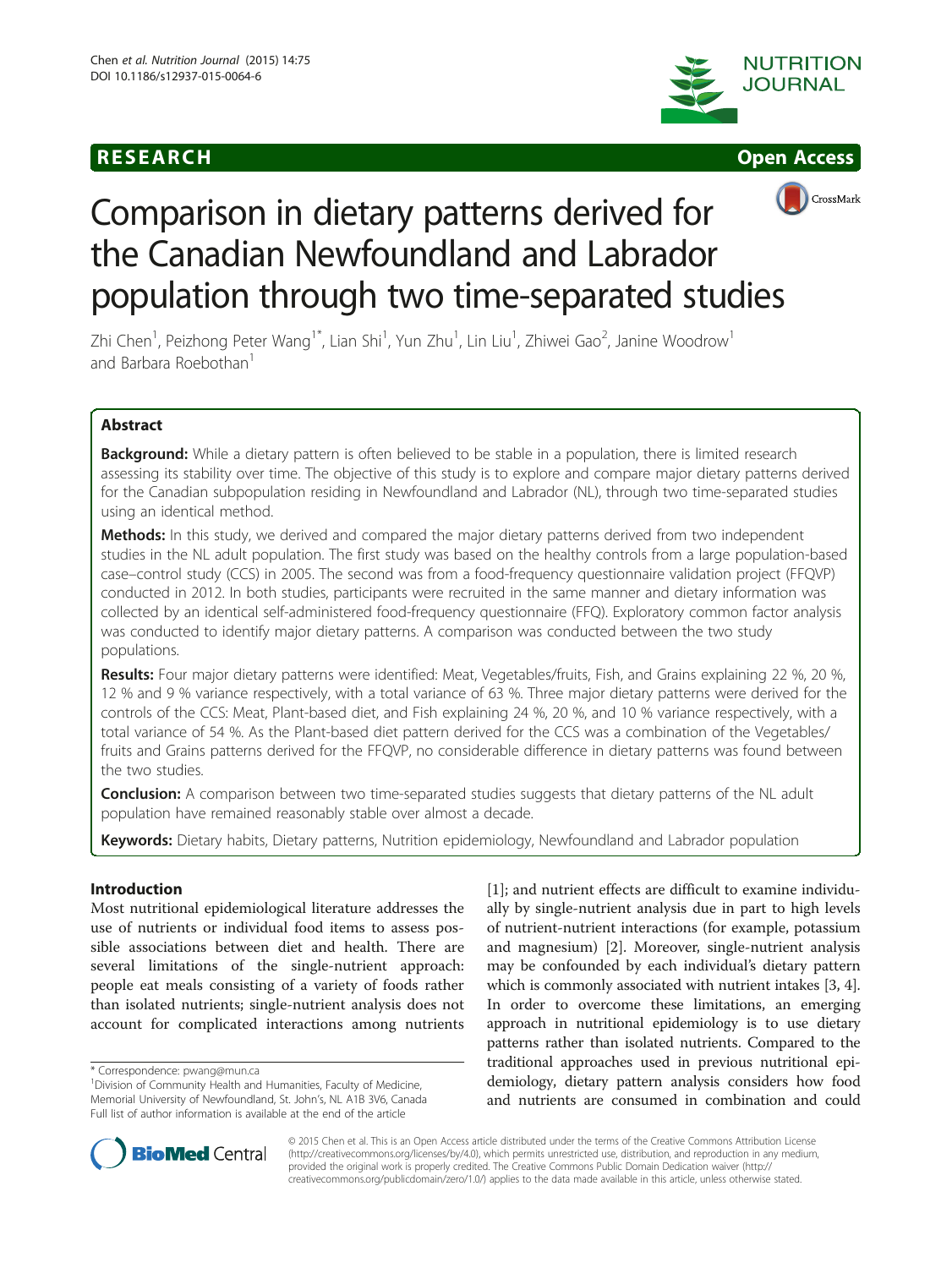therefore provide a more accurate and comprehensive description of dietary exposure in a certain population [[4](#page-7-0)–[6](#page-7-0)].

Support for the use of dietary pattern analysis has been growing. People's eating habits usually remain relatively stable unless they experience such major changes in their personal circumstances as getting married, changing geographic location or receiving a serious warning from a health professional that their current diets have significant and negative impacts on their health. Many factors influence food choice including family income, food prices, individual preferences and beliefs, cultural traditions and customs, as well as geographic and environmental factors [[7, 8\]](#page-7-0). While a dietary pattern is often believed to be relatively stable in a population, limited research has assessed its degree of stability over time. The objectives of this study were 1) to identify the major dietary patterns of an NL population from two time-separated studies using identical methods and 2) to explore whether there were differences in these dietary patterns between these two studies conducted several years apart.

Our large and multidisciplinary research team, including more than 40 researchers residing in the provinces of Ontario (ON) and NL, Canada, has published several journal articles on diet of the NL adult population using both nutrient and dietary pattern methods [[9](#page-7-0)–[13\]](#page-7-0). Using exploratory common factor analysis, this study derived and compared major dietary patterns from dietary data collected by use of a food-frequency questionnaire (FFQ) in two projects conducted with the NL population, a population-based case–control study (CCS), 2001 – 2005 [[14](#page-7-0), [15](#page-7-0)], and a food-frequency questionnaire validation project (FFQVP), 2012 [\[16](#page-7-0)].

#### Methods

#### Study participants

The CCS was conducted from 2001 to 2005 and a detailed description of selecting the population controls can be found elsewhere [[17](#page-7-0)]. Briefly, eligible cases were newly diagnosed colorectal cancer patients. Controls were frequency-matched with cases by sex and age on 5-year strata. Both cases and controls were selected from NL residents, aged from 20 to 74 years. They were identified through random digit dialing using phone numbers provided by a NL phone company (Aliant). By July 2005, a total of 2168 eligible controls were contacted for further survey and 1603 controls agreed to participate. Those persons who agreed to participate were sent a survey package, comprised of a written consent form, a personal history questionnaire (PHQ), and a food-frequency questionnaire (FFQ). Of these, 717 participants completed and returned the survey package with a response rate of 44.7 %. Current study participants were part of the population controls from the CCS project, aged from 35 to 70 years.

The FFQVP was conducted between February 2011 and May 2012, by the Health Research Unit of Memorial University. This study population was sampled by stratified random digit dialing with proportional allocation methodology. Participants were recruited in the same manner as was used by the CCS. All were noninstitutionalized adult residents of NL, aged 35–70 years. Residence in NL was defined as having lived in the province for at least two years prior to the beginning of the study. Other inclusion criteria included a minimum of an 8<sup>th</sup> grade level of English speaking and reading skills and no cognitive impairment, psychological conditions, or pregnancy. From a list of phone numbers (landlines and cell phones) provided by Info Canada, an initial sample of 450 persons was recruited randomly by telephone. After exclusion, 306 participants were identified as potential respondents and mailed a survey package containing a written consent form and a FFQ. Finally, 205 individuals completed and returned the survey package, giving a response rate of 67 %.

Data from FFQs with 20 continuous blanks or reporting energy intakes outside the range of 500–5000 kcal were excluded [\[18](#page-7-0)]. After exclusion, a total of 554 participants of the former population and 192 participants of the current population remained and data provided by them were entered into further analysis (Fig. [1\)](#page-2-0).

#### Data collection

For both studies, a modified FFQ, based on the wellknown Hawaii FFQ, was used to gather dietary intake data. The original Hawaii FFQ was used in Hawaii/Southern California to assess the general food intake of a multiethnic population [\[19\]](#page-7-0). It has been validated and widely used in the United States [\[20](#page-7-0)–[22](#page-7-0)]. In our new version of the FFQ, some food items unusual to the NL population (for example, tamales and ham hocks) were deleted or altered, and some items commonly consumed in NL (for example, cloudberries/bake-apples, game meats, and pickled/smoked fish) were added. The food items listed in the NL FFQ, which has been validated by our team [[16](#page-7-0)], include nine major categories: beverages, dairy products, mixed dishes, vegetables, meat and fish, cereals and grains, fruits, desserts and sweets, and miscellaneous.

Dietary assessments of participants using data collected via this FFQ were carried out 12–24 months prior to conducting a telephone interview. During the interview each participant was required to recall food intake over the past 24 months - the frequency of each food item consumed, the number of servings, and the approximate size of portions habitually consumed at a single sitting. The units of frequency ranged from per day, per week, per month to rarely or never, and the portion sizes included standard and smaller or larger than standard (standard  $\pm 25$  %). A standard serving size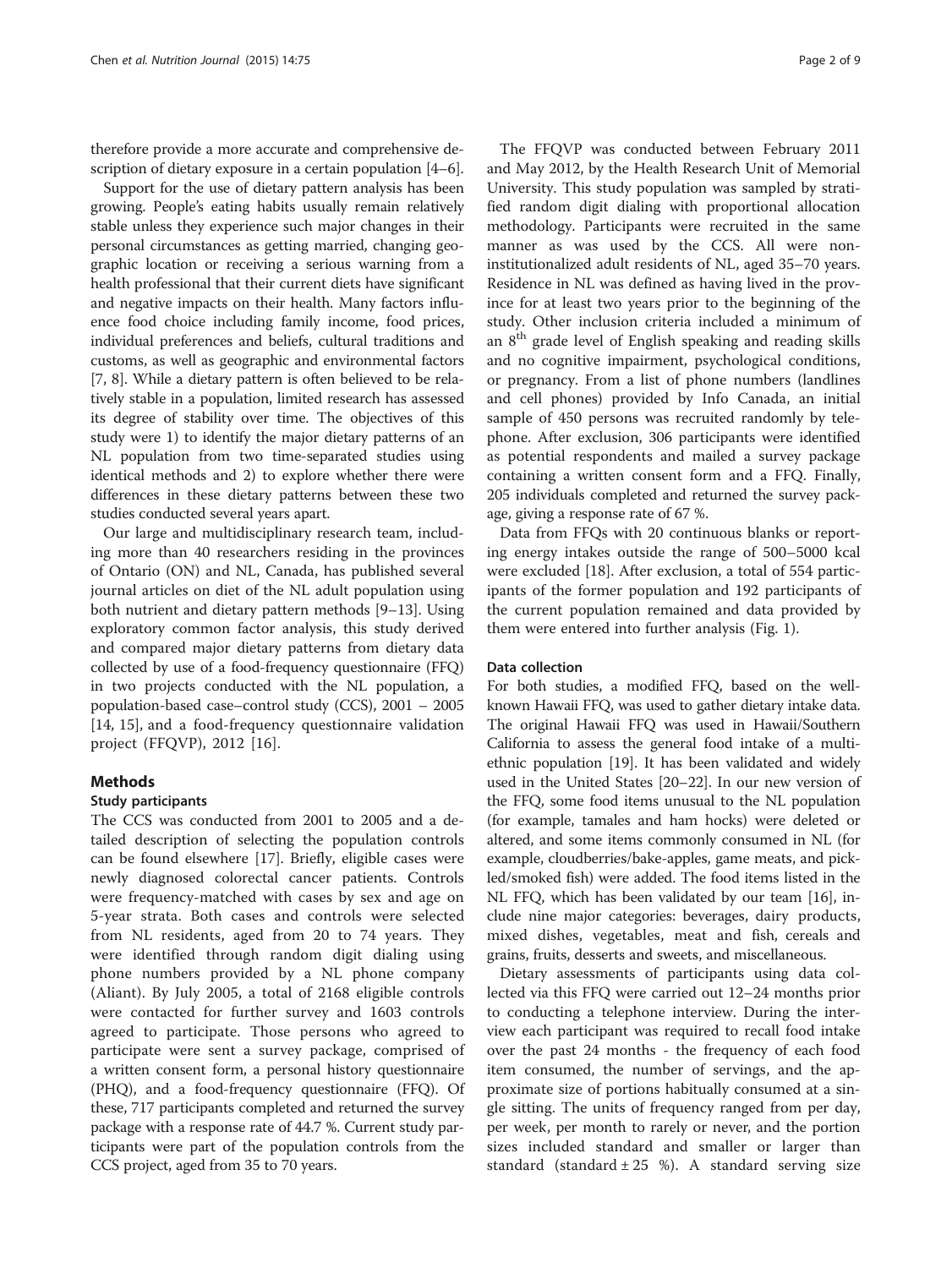<span id="page-2-0"></span>

for each food item or beverage was described on the FFQ in common household measures and grams. The FFQ also included food photographs to indicate standard portion sizes.

Except for several independent food items, the 169 food items were categorized into 39 predefined food groups, based on their nutritional characteristics and their role in the diet (Table [1\)](#page-3-0). Independent food items comprised their own groups, given that they could not be appropriately combined with others, for example, eggs, beer, jam, and fruit pies. Total energy and nutrient intakes for individuals were calculated according to the composition values from the 2005 Canadian Nutrient File (CNF) and the Elizabeth Stewart Hands and Associations (ESHA) Food Processor database software [[23](#page-7-0)].

The study sample from the CCS was administered a PHQ to collect socio-demographic and medical information including age, sex, date of birth, marital status, educational attainment, medical history (for example, history of diabetes or high cholesterol), bowel screening history, medication use (for example, multivitamins and nonsteroidal anti-inflammatory drugs), alcohol and tobacco use, reproductive factors, self-reported physical activity and other information.

Less extensive socio-demographic information was gathered as part of the telephone interview with the study population in FFQVP. This included age, sex, size of community, marital status, employment status, level of education, and smoking habits.

## Statistical analyses

The appropriateness of factor analysis for each study sample was verified by Bartlett's Test of Sphericity (BTS) and the Kaiser-Meyer-Olkin (KMO) measurement. BTS was used to test the homogeneity of variances and KMO measurement was conducted for testing sampling

adequacy. KMO values could not be less than 0.5 to ensure the suitability of factor analysis use in this study [[24](#page-7-0)]. Exploratory common factor analysis was used for factor extraction, and orthogonal rotation (varimax option) was used for simpler structures with greater interpretability. A factor was retained when it met the following criteria: factor eigen value > 1.50, identification of a break point in the scree plot (the difference between each two points becomes small suddenly), the proportion of variance explained (at least 50 % of variance in this study), and factor interpretability (the fewer the factors, the greater the interpretability). A rotated loading matrix described the strength and direction of the associations between the retained factors and food groups. If a food group had a factor loading  $\geq 0.5$  (for the FFQVP population) or  $\geq 0.35$ (for the CCS population), it was loaded on a factor. We also retained food groups that had negative correlations (≤ − 0.2) to incorporate the valuable information concerning infrequently consumed foods within each factor [[25](#page-7-0)]. Dietary patterns were named according to the characteristics of food groups loaded on a retained factor.

Differences in demographic information between the two study populations were detected by t-test and chisquare test. Statistical analyses were performed using the Statistical Analysis System (SAS, version 9.2) software. Differences with  $p$ -value <0.05 were considered to be statistically significant.

## Ethics statement

This research was approved by the HREB at Memorial University of Newfoundland. (Reference number 14.098).

## Results

#### Demographic information

In total, the study sample was made up of 554 participants from the CCS population and 192 participants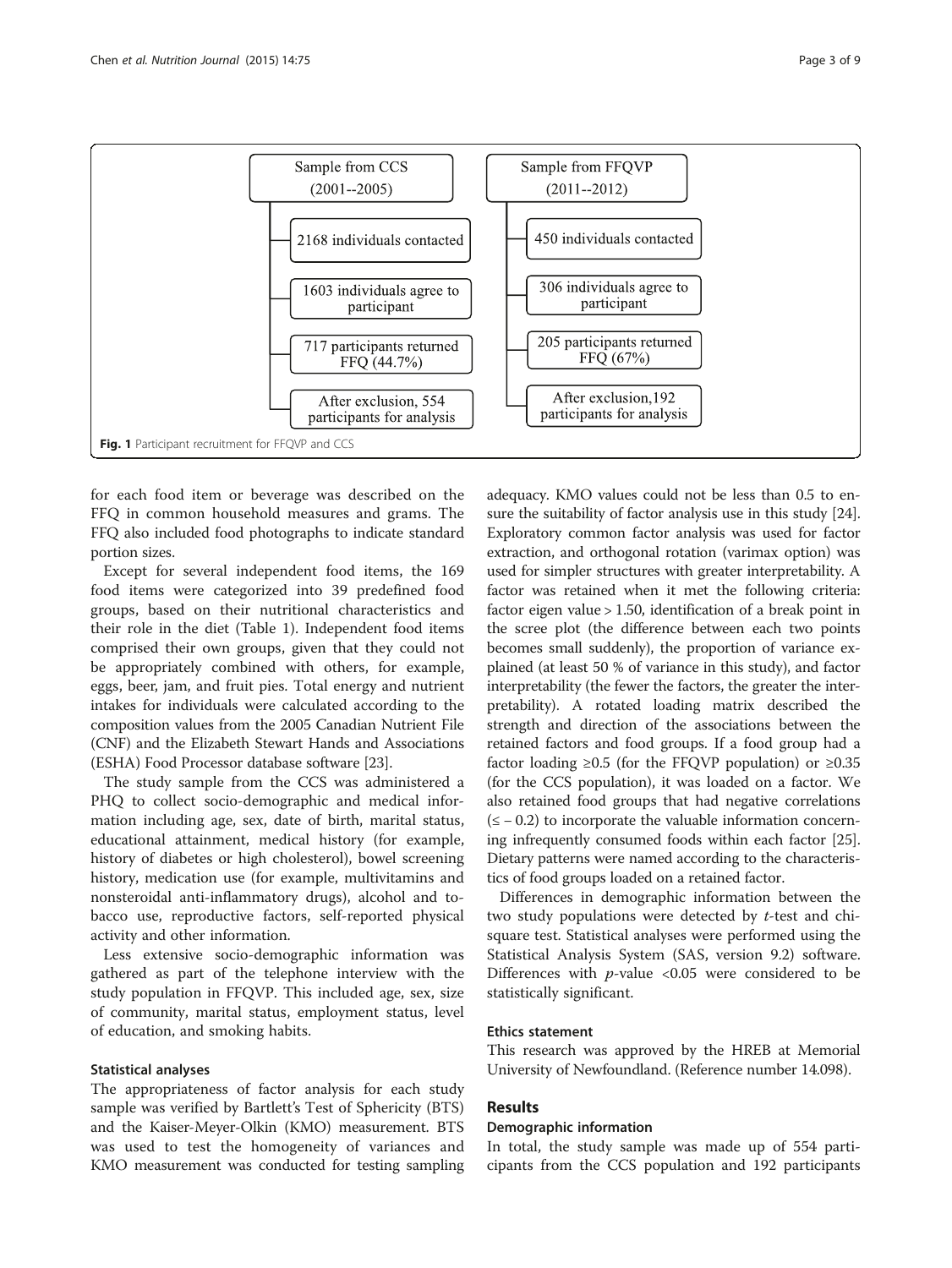<span id="page-3-0"></span>Table 1 Food groups used in the dietary pattern analysis

| Food group                  | Food items                                                                                                                                                                                                                                                                                                                                                                                        |
|-----------------------------|---------------------------------------------------------------------------------------------------------------------------------------------------------------------------------------------------------------------------------------------------------------------------------------------------------------------------------------------------------------------------------------------------|
| Milk                        | Whole milk, 2 % milk, skim milk, milk shake                                                                                                                                                                                                                                                                                                                                                       |
| Yogurt                      | Yogurt drink, yogurt (regular/light, plain/fruit/frozen)                                                                                                                                                                                                                                                                                                                                          |
| Coffee                      | Coffee (regular/decaffeinated)                                                                                                                                                                                                                                                                                                                                                                    |
| Tea                         | Tea (regular/herbal)                                                                                                                                                                                                                                                                                                                                                                              |
| Sugar                       | Sugar (in tea/coffee)                                                                                                                                                                                                                                                                                                                                                                             |
| Soft drinks                 | Cola, Pepsi, diet/other soft drinks                                                                                                                                                                                                                                                                                                                                                               |
| Egg                         | Egg (boiled/fried)                                                                                                                                                                                                                                                                                                                                                                                |
| Cheese                      | Cream cheese (regular fat), cheese (regular fat,<br>light, ultra light), cottage, ricotta cheese                                                                                                                                                                                                                                                                                                  |
| Mixed dishes                | Soups (creamed), pasta (with meat sauce),<br>mixed dishes (with cheese), pizza (with meat),<br>meat stew with vegetables, chili with meat                                                                                                                                                                                                                                                         |
| Red meat                    | Ground beef (regular/medium/lean), roast beef,<br>steak, pork chop, roast pork, baked ham, bacon,<br>veal, lamb, hot dog, wiener, sausage, corned beef,<br>cold cuts                                                                                                                                                                                                                              |
| Game                        | Sea-bird, seal, caribou, moose, partridge, other<br>wild birds                                                                                                                                                                                                                                                                                                                                    |
| Cured/processed<br>red meat | Baked ham, bacon, hot dog, wiener, corned beef,<br>cold cuts, salted/dried meat, pickled meat                                                                                                                                                                                                                                                                                                     |
| Cured/processed<br>meat     | Baked ham, bacon, hot dog, wiener, corned beef,<br>cold cuts, fried chicken, salted/dried meat, pickled<br>meat, fried/canned/smoked/salted/dried/pickled fish                                                                                                                                                                                                                                    |
| Poultry                     | Fried chicken, chicken (roasted or stewed/skin<br>removed)                                                                                                                                                                                                                                                                                                                                        |
| Fish                        | Shellfish, fish (baked or broiled), fried/canned/<br>smoked/salted/dried/pickled fish                                                                                                                                                                                                                                                                                                             |
| Processed fish              | Canned/smoked/salted/dried/pickled fish                                                                                                                                                                                                                                                                                                                                                           |
| Fruit juice                 | Orange/grapefruit/apple/grape/other fruit juice,<br>fruit drinks/lemonade, iced tea                                                                                                                                                                                                                                                                                                               |
| Other fruit                 | Apple, pear, grape, banana, beach, plum, nectarine,<br>apricot, cantaloupe, watermelon, honeydew melon,<br>mango, papaya, apple sauce, all other fruit with<br>the exception of berries                                                                                                                                                                                                           |
| Root vegetables             | Potatoes (mashed, baked), fried potatoes/French<br>fries, carrots (raw or cooked)                                                                                                                                                                                                                                                                                                                 |
| Cruciferous<br>vegetables   | Broccoli, cabbage, coleslaw, cauliflower, asparagus<br>or brussel sprouts                                                                                                                                                                                                                                                                                                                         |
| Other green                 | Spinach/other green-leaf vegetables, green salad                                                                                                                                                                                                                                                                                                                                                  |
| Beans, peas                 | Peas, lima beans, green/yellow beans, beans/lentils,<br>pea soup                                                                                                                                                                                                                                                                                                                                  |
| Tomato sauce                | Tomatoes (fresh/canned), ketchup                                                                                                                                                                                                                                                                                                                                                                  |
| Other vegetables            | Corn, cucumber, onions, beets, yellow squash,<br>zucchini or eggplant, sweet pepper, bean sprout,<br>avocado, other vegetables                                                                                                                                                                                                                                                                    |
| Total cereals<br>and grains | Bran or granola cereal, whole wheat cereals, cereals<br>(not sugar coated), hot cereals, sugar coated cereals,<br>other breakfast cereals, sugar on cereal, 100 % whole<br>grain/dark bread, 60 % whole grain/light rye, white<br>bread, white bread rolls, whole wheat rolls, crackers,<br>bran/oat muffin, other muffins, pancake, waffles,<br>macaroni, spaghetti, noodles, rice, crisp snacks |

Table 1 Food groups used in the dietary pattern analysis (Continued)

| Whole grains         | Whole wheat cereals, 100 % whole grain/dark bread,<br>60 % whole/light rye, whole wheat rolls                                                                                                     |
|----------------------|---------------------------------------------------------------------------------------------------------------------------------------------------------------------------------------------------|
| Dessert and<br>sweet | Cakes, pies and tarts, donuts and sweet rolls,<br>cookies, iced cream, light or diet ice cream,<br>pudding, diet or light pudding, jell-o, popsicles,<br>freezies, candy (with/without chocolate) |
| Vegetable juice      | Vegetable juice                                                                                                                                                                                   |
| Beer                 | Beer, ale                                                                                                                                                                                         |
| Whiter wine          | White wine                                                                                                                                                                                        |
| Red wine             | Red wine, sherry                                                                                                                                                                                  |
| Liquor               | Liquor                                                                                                                                                                                            |
| Citrus               | Citrus fruits                                                                                                                                                                                     |
| <b>Berries</b>       | <b>Berries</b>                                                                                                                                                                                    |
| Dried fruits         | Dried fruits                                                                                                                                                                                      |
| Canned fruits        | Canned fruits                                                                                                                                                                                     |
| Pies, tarts          | Pies, tarts                                                                                                                                                                                       |
| Jam, jelly           | Jam, jelly, honey syrup                                                                                                                                                                           |
| Pickled vegetables   | Pickles, relish                                                                                                                                                                                   |

from the FFQVP population. All of the study participants were aged 35–70 years. Individuals from the CCS  $(58.7 \pm 7.7)$  were significantly older than those from the FFQVP (56.2  $\pm$  8.7). The gender distributions between the two populations were significantly different ( $p < 0.0001$ ). The percentage of males in the CCS (58.1 %) was much higher than in the FFQVP study (22.4 %). Also, distributions of education attainment and marital status between these two study groups were significantly different (Table 2).

Table 2 Demographic information of study participants from both CCS and FFQVP

| Demographic information                        | <b>CSS</b>     | <b>FFOVP</b>   | Рª<br>< 0.0001 |  |
|------------------------------------------------|----------------|----------------|----------------|--|
| Age (mean $\pm$ SD)                            | $58.7 \pm 7.7$ | $56.2 \pm 8.7$ |                |  |
| Sex                                            |                |                | < 0.0001       |  |
| Male                                           | 322 (58.1 %)   | 43 (22.4 %)    |                |  |
| Female                                         | 232 (41.9 %)   | 149 (77.6 %)   |                |  |
| Marital Status                                 |                |                | < 0.0001       |  |
| Single                                         | 17 (2.9 %)     | 15 (7.8 %)     |                |  |
| Separated/divorced/widowed                     | 74 (13.4 %)    | 26 (13.5 %)    |                |  |
| Married/living together                        | 463 (83.7 %)   | 151 (78.7 %)   |                |  |
| I evel of education                            |                |                | < 0.0001       |  |
| Some school without<br>high school certificate | 156 (28.4 %)   | 27 (14.0 %)    |                |  |
| High school certificate                        | 300 (54.6 %)   | 51 (26.6 %)    |                |  |
| Post-secondary education                       | 98 (17 %)      | 114 (59.4 %)   |                |  |

<sup>a</sup>P value from t test within CCS and FFQVP groups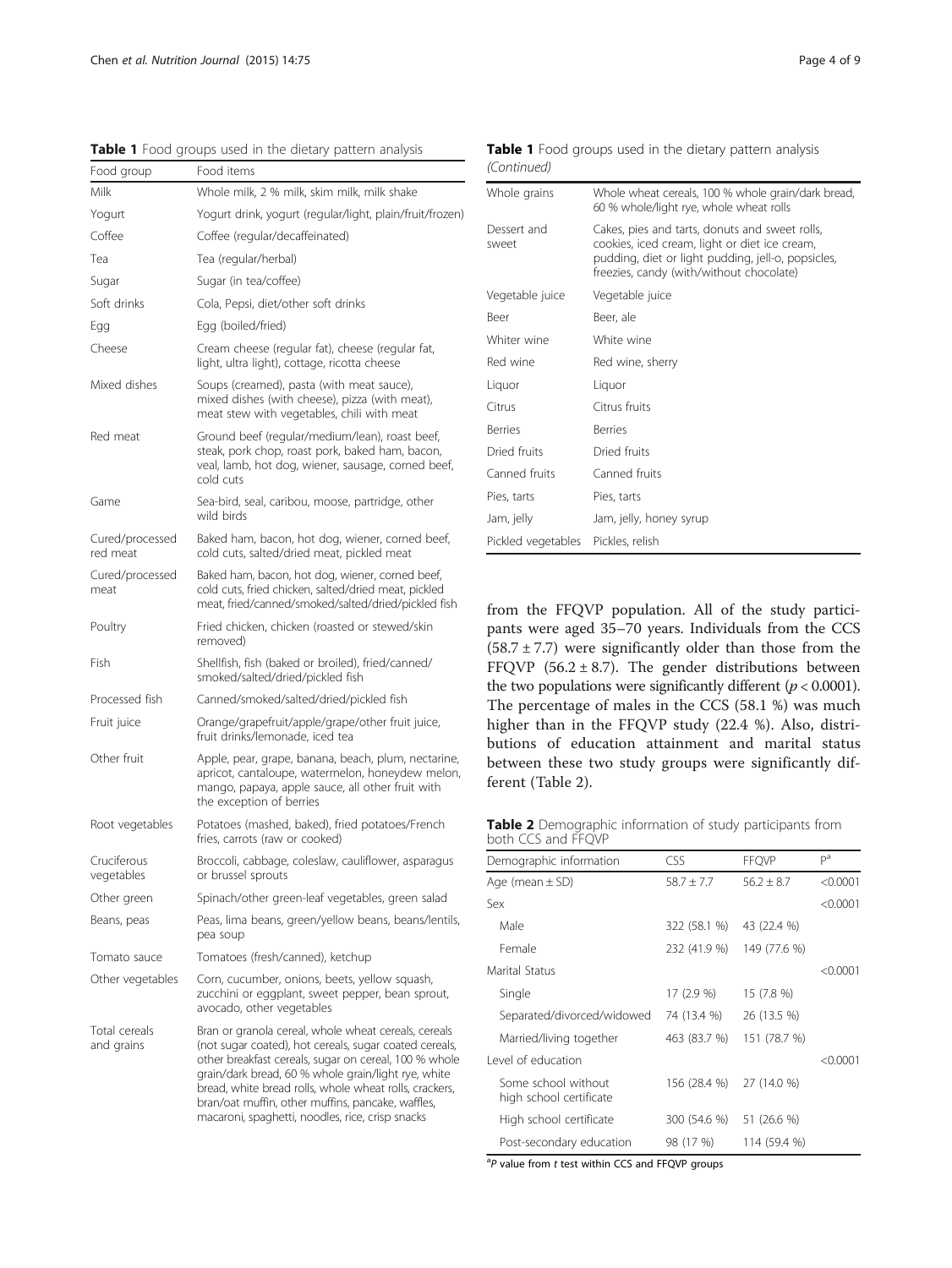#### Factor analysis

The observed KMOs for the two populations were 0.68 for the CCS and 0.60 for the FFQVP suggesting that the two samples from different populations were adequate for factor analysis.  $P$  values from the BTS were <0.0001, suggesting homogeneity of variance across the samples. Figure 2 shows the scree plots for both study populations. For the CCS sample, the first three eigenvalues, 3.73, 3.24, and 1.56, drop substantially. After the fourth eigenvalue (1.43), the values remain more consistent (1.39 for the fifth, and 0.89 for the sixth). As a result, the third point is considered a break point. As for the FFQVP sample, differences between each two eigenvalues change to gentle from sharp after the fourth value. Accordingly, the fourth point is regarded as a break point on this plot. All eigenvalues before each break point are greater than 1.50. Combined with total variance explained and factor interpretability, a 3-factor solution was selected for the study population from CCS. This explained 54 % of variance. The first four factors were retained for the study population from FFQVP, and this explained 63 % of variance (Table [3\)](#page-5-0).

According to the results obtained from the factor loading matrix shown in Table [3,](#page-5-0) the retained factors were labelled, depending on the given food groups loaded on them. A factor loading  $\geq 0.35$  of a certain food group indicated a greater contribution of that food group to the specific pattern for the CCS population. The three retained factors were identified as three dietary patterns and were labelled Meat, Plant-based diet, and Fish. The first pattern was defined as the Meat pattern, and characterized by high loadings for red meat, cured/processed red meat, cured/processed meat, and mixed dishes. The second pattern, which loaded heavily on fruits, cruciferous vegetables, other green vegetables, beans, peas, other vegetables, tomato sauce, total cereals and grains, and whole grains, was labelled the Plant-based diet pattern. The final pattern was named Fish because it had high loadings of fish, processed fish, berries and other local fruits and negative loadings in the food groups of cheese.

The four retained factors were identified as four dietary patterns for the FFQVP population and were labelled Meat, Vegetables/fruits, Fish, and Grains. The fourfactor dietary pattern was identified based on the results

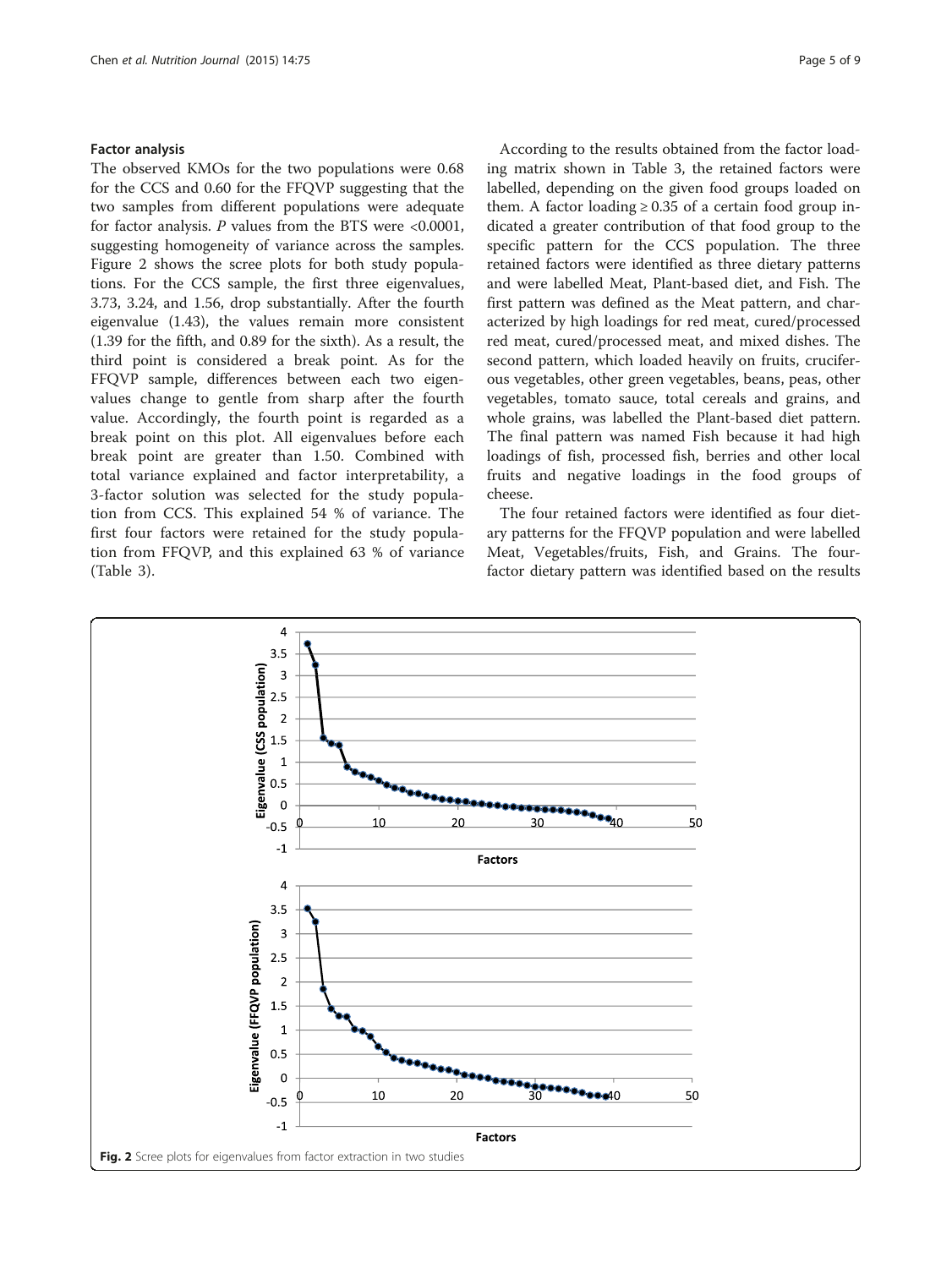| Food groups                     | Factor loadings <sup>a</sup> |                   |                   |         |      |                  |         |  |  |
|---------------------------------|------------------------------|-------------------|-------------------|---------|------|------------------|---------|--|--|
|                                 | Current population           |                   | Former population |         |      |                  |         |  |  |
|                                 | Meat                         | Vegetables/Fruits | Fish              | Grain   | Meat | Plant-based diet | Fish    |  |  |
| Milk                            |                              |                   |                   |         |      |                  |         |  |  |
| Yogurt                          |                              |                   |                   |         |      |                  |         |  |  |
| Coffee                          |                              |                   |                   | $-0.31$ |      |                  |         |  |  |
| Tea                             |                              |                   |                   |         |      |                  |         |  |  |
| Sugar                           |                              |                   |                   |         |      |                  |         |  |  |
| Soft drinks                     |                              |                   |                   | $-0.20$ |      |                  |         |  |  |
| Egg                             |                              |                   |                   |         |      |                  |         |  |  |
| Cheese                          |                              |                   |                   |         |      |                  | $-0.24$ |  |  |
| Mixed dishes                    |                              |                   |                   |         | 0.43 |                  |         |  |  |
| Red meat                        | 0.83                         |                   |                   |         | 0.88 |                  |         |  |  |
| Game                            |                              |                   |                   |         |      |                  |         |  |  |
| Cured/processed red meat        | 0.90                         |                   |                   |         | 0.91 |                  |         |  |  |
| Cured/processed meat            | 0.93                         |                   |                   |         | 0.92 |                  |         |  |  |
| Poultry                         |                              |                   |                   |         |      |                  |         |  |  |
| Fish                            |                              |                   | 0.78              |         |      |                  | 0.73    |  |  |
| Processed fish                  |                              |                   | 0.70              |         |      |                  | 0.68    |  |  |
| Fruit juice                     |                              | $-0.25$           |                   |         |      |                  |         |  |  |
| Other fruits                    |                              |                   |                   |         |      | 0.42             | 0.48    |  |  |
| Root vegetables                 |                              |                   |                   |         |      |                  |         |  |  |
| Cruciferous vegetables          |                              |                   |                   |         |      | 0.58             |         |  |  |
| Other greens                    |                              | 0.68              |                   |         |      | 0.50             |         |  |  |
| Beans, peas                     |                              |                   |                   |         |      | 0.52             |         |  |  |
| Tomato sauce                    |                              | 0.60              |                   |         |      | 0.41             |         |  |  |
| Other vegetables                |                              | 0.75              |                   |         |      | 0.57             |         |  |  |
| Total cereals and grains        |                              |                   |                   | 0.55    |      | 0.38             |         |  |  |
| Whole grains                    |                              |                   |                   | 0.52    |      | 0.36             |         |  |  |
| Desserts and sweets             |                              |                   |                   |         |      |                  |         |  |  |
| Vegetable juice                 |                              |                   |                   |         |      |                  |         |  |  |
| Beer                            |                              |                   |                   | $-0.24$ |      |                  |         |  |  |
| White wine                      |                              |                   |                   | $-0.26$ |      |                  |         |  |  |
| Red wine                        |                              |                   |                   |         |      |                  |         |  |  |
| Liquor                          |                              |                   |                   |         |      |                  |         |  |  |
| Citrus                          |                              |                   |                   |         |      |                  |         |  |  |
| Berries                         |                              | 0.50              |                   |         |      |                  | 0.49    |  |  |
| Dried fruit                     |                              |                   |                   |         |      |                  |         |  |  |
| Canned fruit                    |                              |                   |                   |         |      |                  |         |  |  |
| Pies, tarts                     |                              |                   |                   |         |      |                  |         |  |  |
| Jam, jelly                      |                              |                   |                   |         |      |                  |         |  |  |
| Pickled vegetables              |                              |                   |                   |         |      |                  |         |  |  |
| Proportion of VAR explained (%) | 22 %                         | 20 %              | 12 %              | $9\%$   | 24 % | 20 %             | 10 %    |  |  |
| Cumulative VAR explained (%)    | 22 %                         | 42 %              | 54 %              | 63 %    | 24 % | 44 %             | 54 %    |  |  |

<span id="page-5-0"></span>Table 3 Factor Loadings and Explained Variances (VAR) of the Major Dietary Patterns identified in two studies, using an exploratory common factor analysis

<sup>a</sup>Factor loadings ≥ 0.5 will be loaded on a factor in FFQVP population while factor loadings ≥ 0.35 will be loaded on a factor in CCS population; negative loading ≤ –0.20 will be retained; other loadings are not shown in the table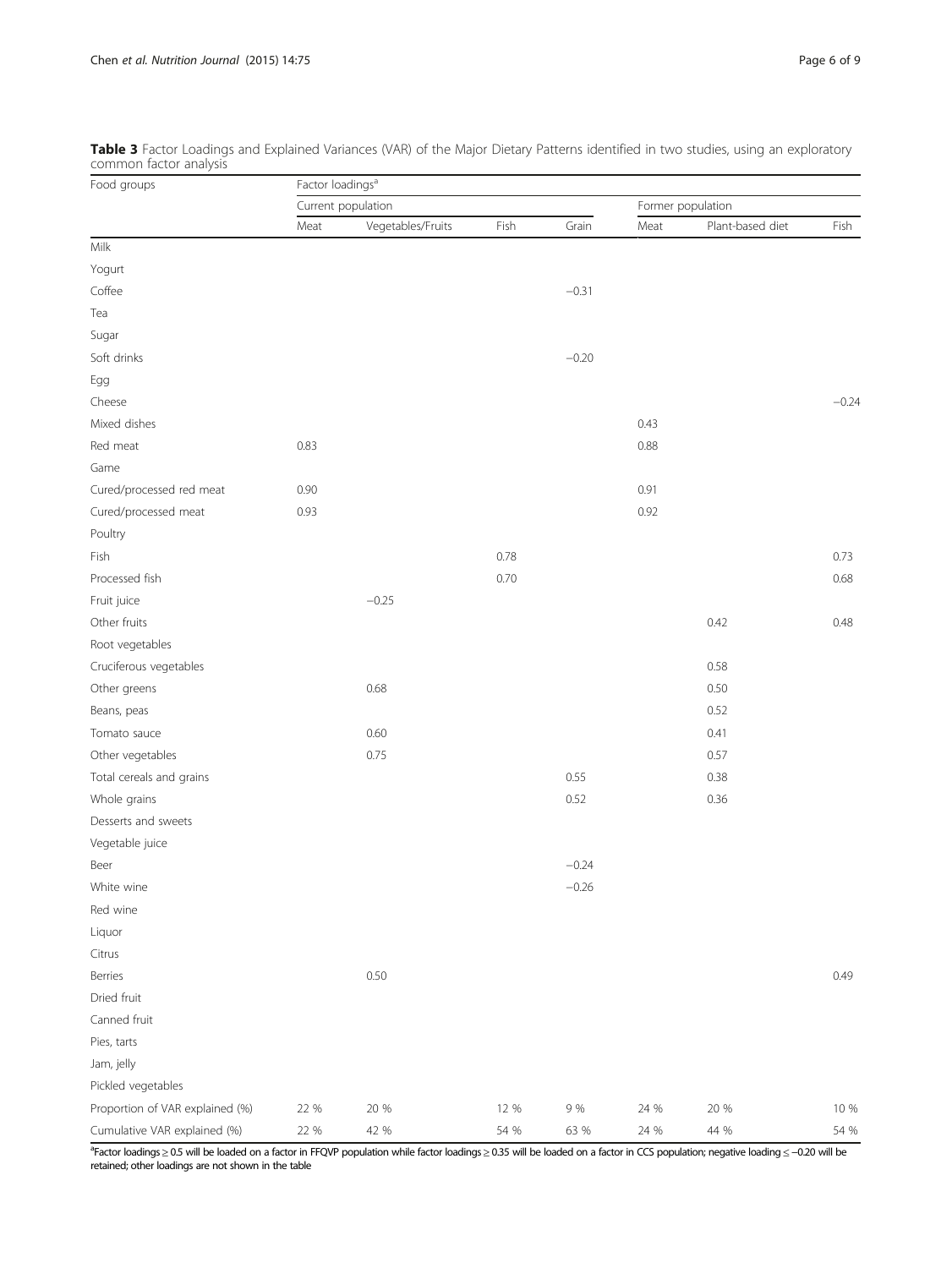retained from the factor loading matrix (Table [3](#page-5-0)), where a higher factor loading of a given food group indicated a greater contribution of that food group to the specific pattern. The first pattern was labelled because of a high intake of red meat, cured/processed meat, and cured/ processed red meat. The Vegetables/fruits pattern indicates a preference for several vegetable/fruit groups, including greens, tomato sauce, berries, and other vegetables. The Fish pattern had an emphasis on fish and processed fish. We named the final pattern Grains, since it was characterized by a high consumption of whole grains, cereals, and grains, and a low consumption of beer, white wine, and coffee.

#### **Discussion**

Even though dietary pattern analysis has emerged as a possible approach examining possible diet-health relationship, little research has been conducted to assess the stability of dietary patterns derived for an identical population over time. In this study, we compared the major dietary patterns derived from two time-separated studies of the NL adult population assessed by a selfadministered comprehensive FFQ.

The present study derived a three-factor dietary pattern for the CCS and a four-factor dietary pattern for the FFQVP. We observed both similarities and differences in dietary patterns between the two studies. The total variances explained for the CCS and FFQVP studies were similar, 54 % and 63 %, respectively. Both identified meat and plant-based food as the top two major factors, which in combination explained almost equal amounts of variation (42 % and 44 %). According to the factor loading matrix, the patterns labelled Meat pattern and Fish pattern derived for the CCS were largely the same as those two derived from the FFQVP. The meat pattern was similar to the Western pattern of many previous studies [\[26](#page-7-0), [27\]](#page-7-0) in the food items contained (for example, red meat, processed meat, other high-fat food). This pattern has been positively associated with cancer [[28\]](#page-7-0), cardiovascular diseases [[29, 30](#page-7-0)], and obesity [\[31](#page-7-0)]. The Fish pattern, which is characterized by high intakes of fish and processed fish, seems to be different from any pattern described in other research. Geographic isolation and the historical importance of the cod fishery in NL may be the leading cause of this unique phenomenon [[32\]](#page-7-0). The Plant-based diet pattern derived for CCS was a combination of the Vegetable/fruit and Grains pattern in the FFQVP. This pattern is comparable to the Prudent and/or Vegetable/fruit patterns described in other studies, with a high consumption of vegetables, fruits, and other plant-based foods [[26](#page-7-0), [33](#page-7-0), [34\]](#page-7-0), and has been reported to have a protective effect against coronary heart disease [\[35](#page-8-0)], type 2 diabetes [[26](#page-7-0)] and CRC [\[36\]](#page-8-0). Also, the main food items of whole grain, cereals and grains from the Grains pattern can contain substantial sources of dietary fibre, consumption of which has been shown to be beneficial to health, especially by decreasing the risk of chronic diseases such as CRC [[25](#page-7-0), [37, 38\]](#page-8-0).

According to findings obtained from the FFQVP and CCS, we conclude that dietary patterns derived by exploratory common factor analysis for those two studies are almost the same, except for the number of factors retained and total variance explained by the retained patterns. These minor differences may be attributed to several reasons. First of all, the sample size may be too small to be representative of the whole population as there were only 554 study participants from the CCS and 192 from the FFQVP. Secondly, distributions of sex and age between the two study populations were significantly different. There were more males in the CCS than in the FFQVP. According to previous studies, dietary patterns are likely to vary between genders as well as age groups. For example, an association between women and higher loadings on healthy dietary patterns has been reported by previous studies [\[30, 33,](#page-7-0) [39\]](#page-8-0). Also, according to one of our earlier studies, older people are more likely to follow a healthier dietary pattern according to results from multivariable linear regression [[40\]](#page-8-0). However, small sample size (stratified by sex or age groups) limited us to conduct factor analysis in this study. Additionally, study participants from the CCS were controls to the CRC cases, and therefore likely to be family members of the cases or diagnosed persons and thus interested in cancer and/or its possible association with nutritional factors. Such individuals may not be able to truly represent the general population. However, study participants in the FFQVP were randomly recruited from the general population. Further, information bias may exist because study participants were required to recall their dietary intakes one or two years prior to the interview or survey.

This study is the first nutritional epidemiological research conducted in the NL population to compare major dietary patterns derived from two independent studies using an identical method but conducted nearly a decade apart. The results of this study provide an overall picture of the dietary exposure of the NL adult population and updated information on the current dietary habits of residents of the province. In addition, this study will provide guidance and reference for future researchers to conduct related studies on this topic through an improved method and study design.

## Conclusion

After a comparison was made of the dietary patterns followed by participants of two separate studies conducted at two different times (FFQVP and the CCS projects), no considerable differences were found. Therefore we conclude that the major dietary patterns followed by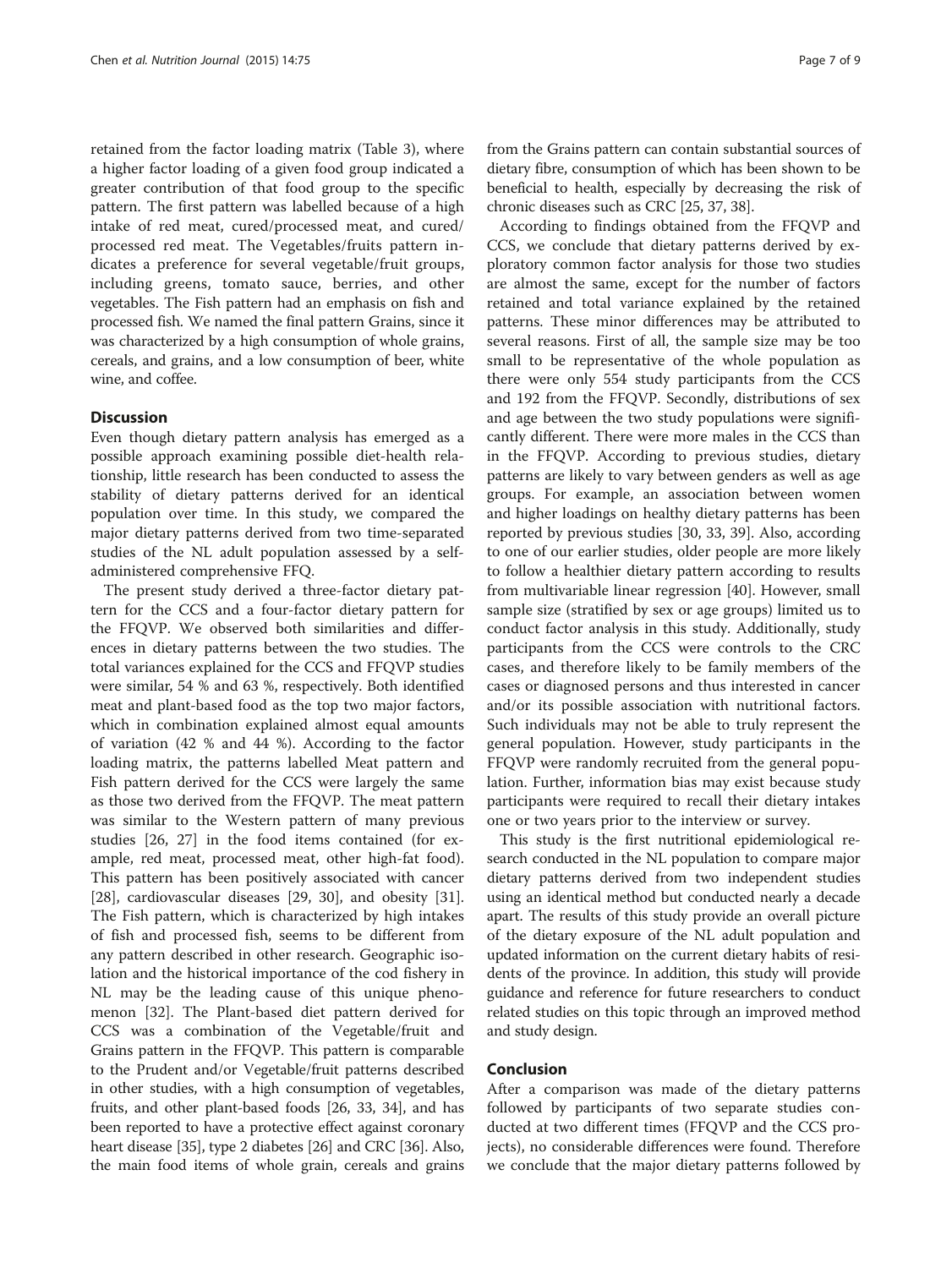<span id="page-7-0"></span>the NL adult population have been reasonably stable for almost a decade. However, because of issues on methodology and study design, further investigations to determine the reproducibility and validity of the dietary pattern analysis assessed by the FFQs should be conducted in the future.

#### **Abbreviations**

BTS: Bartlett's Test of Sphericity; CNF: Canadian Nutrient File; CRC: Colorectal cancer; CSS: Case–control study; ESHA: Elizabeth Stewart Hands and Associations; FFQ: Food-frequency Questionnaire; FFQVP: Food-frequency questionnaire validation project; KMO: Kaiser-Meyer-Olkin; NFCCR: Newfoundland Familial Colorectal Cancer Registry; NL: Newfoundland and Labrador; ON: Ontario; PHQ: Personal history questionnaire; SAS: Statistical Analysis System.

#### Competing interests

The authors declare that they have no competing interests.

#### Authors' contributions

PPW contributed to the conception and design of this manuscript. ZC conducted the research, data analysis and paper writing. PPW, LS, YZ, LL, JW, ZG and BR subsequently revised the manuscript. All authors have read and approved the final manuscript.

#### Acknowledgement

This work is part of Z.C.'s thesis project, which was supported through the Faculty of Medicine's Dean's Fellowship, Shree Mulay Community Health Graduate Student Award, and a NLCAHR's Master Research grant provided to Z.C. We wish to extend our appreciation to all study participants for their time, efforts, and cooperation.

#### Author details

<sup>1</sup> Division of Community Health and Humanities, Faculty of Medicine, Memorial University of Newfoundland, St. John's, NL A1B 3V6, Canada. <sup>2</sup> <sup>2</sup>Clinical Epidemiology Unit, Faculty of Medicine, Memorial University of Newfoundland, St John's, NL, Canada.

#### Received: 2 February 2015 Accepted: 27 July 2015 Published online: 01 August 2015

#### References

- 1. National Research Council, Committee on Diet and Health. Diet and health: implication for reducing chronic disease risk. Washington, DC: National Academy Press; 1989.
- 2. Lee CN, Reed DM, MacLean CJ, Yano K, Chiu D. Dietary potassium and stroke. N Engl J Med. 1988;318:995–6.
- Kant AK, Schatzkin A, Block G, Ziegler RG, Nestle M. Food group intake patterns and associated nutrient profiles of the US population. J Am Diet Assoc. 1991;91:1532–7.
- 4. Randall E, Marshall JR, Graham S, Brasure J. Patterns in food use and their associations with nutrient intakes. Am J Clin Nutr. 1990;52:739–45.
- 5. Huijbregts PP, Feskens EJ, Kromhout D. Dietary patterns and cardiovascular risk factors in elderly men: the Zutphen Elderly Study. Int J Epidemiol. 1995;24:313–20.
- 6. Huijbregts P, Feskens E, Rasanen L, Fidanza F, Nissinen A, Menotti A, et al. Dietary pattern and 20 year mortality in elderly men in Finland, Italy, and The Netherlands: longitudinal cohort study. BMJ. 1997;315:13–7.
- 7. Franchi M. Food choice: beyond the chemical content. Int J Food Sci Nutr. 2012;63 Suppl 1:17–28.
- 8. Diet, nutrition and the prevention of chronic diseases. World Health Organ Tech Rep Ser. 2003; 916:i–viii. 1–149, backcover.
- Zhu Y, Wu H, Wang PP, Savas S, Woodrow J, Wish T, et al. Dietary patterns and colorectal cancer recurrence and survival: a cohort study. BMJ Open. 2013;3.
- 10. Zhu Y, Wang PP, Zhao J, Green R, Sun Z, Roebothan B, et al. Dietary N-nitroso compounds and risk of colorectal cancer: a case–control study in Newfoundland and Labrador and Ontario, Canada. Br J Nutr. 2014;111:1109–17.
- 11. Yan J, Liu L, Roebothan B, Ryan A, Chen Z, Yi Y, et al. A preliminary investigation into diet adequacy in senior residents of Newfoundland

and Labrador, Canada: a cross-sectional study. BMC Public Health. 2014;14:302.

- 12. Sun Z, Zhu Y, Wang PP, Roebothan B, Zhao J, Dicks E, et al. Reported intake of selected micronutrients and risk of colorectal cancer: results from a large population-based case–control study in Newfoundland, Labrador and Ontario, Canada. Anticancer Res. 2012;32:687–96.
- 13. Sun Z, Liu L, Wang PP, Roebothan B, Zhao J, Dicks E, et al. Association of total energy intake and macronutrient consumption with colorectal cancer risk: results from a large population-based case–control study in Newfoundland and Labrador and Ontario, Canada. Nutr J. 2012;11:18.
- 14. Chen Z, Wang PP, Woodrow J, Zhu Y, Roebothan B, McLaughlin JR, et al. Dietary patterns and colorectal cancer: results from a Canadian population-based study. Nutr J. 2015;14:8.
- 15. Zhao J, Halfyard B, Roebothan B, West R, Buehler S, Sun Z, et al. Tobacco smoking and colorectal cancer: a population-based case–control study in Newfoundland and Labrador. Can J Public Health. 2010;101:281–9.
- 16. Liu L, Wang PP, Roebothan B, Ryan A, Tucker CS, Colbourne J, et al. Assessing the validity of a self-administered food-frequency questionnaire (FFQ) in the adult population of Newfoundland and Labrador, Canada. Nutr J. 2013;12:49.
- 17. Wang PP, Dicks E, Gong X, Buehler S, Zhao J, Squires J, et al. Validity of random-digit-dialing in recruiting controls in a case–control study. Am J Health Behav. 2009;33:513–20.
- 18. Willett W. Nutritional epidemiology. 2nd ed. New York: Oxford University Press; 1998.
- 19. Stram DO, Hankin JH, Wilkens LR, Pike MC, Monroe KR, Park S, et al. Calibration of the dietary questionnaire for a multiethnic cohort in Hawaii and Los Angeles. Am J Epidemiol. 2000;151:358–70.
- 20. Fluge O, Gravdal K, Carlsen E, Vonen B, Kjellevold K, Refsum S, et al. Expression of EZH2 and Ki-67 in colorectal cancer and associations with treatment response and prognosis. Br J Cancer. 2009;101:1282–9.
- 21. Takata Y, Maskarinec G, Franke A, Nagata C, Shimizu H. A comparison of dietary habits among women in Japan and Hawaii. Public Health Nutr. 2004;7:319–26.
- 22. Stram DO, Longnecker MP, Shames L, Kolonel LN, Wilkens LR, Pike MC, et al. Cost-efficient design of a diet validation study. Am J Epidemiol. 1995;142:353–62.
- 23. ESHA Food Processor. [\[http://www.esha.com/foodprosql\]](http://www.esha.com/foodprosql).
- 24. Cerny BA, HFK. A study of a measure of sampling adequacy for factor-analytic correlation matrices. Multivar Behav Res. 1977;12:43–7.
- 25. Yang EJ, Kerver JM, Song WO. Dietary patterns of Korean Americans described by factor analysis. J Am Coll Nutr. 2005;24:115–21.
- 26. van Dam RM, Rimm EB, Willett WC, Stampfer MJ, Hu FB. Dietary patterns and risk for type 2 diabetes mellitus in U.S. men. Ann Intern Med. 2002;136:201–9.
- 27. Walker M, Aronson KJ, King W, Wilson JW, Fan W, Heaton JP, et al. Dietary patterns and risk of prostate cancer in Ontario, Canada. Int J Cancer. 2005;116:592–8.
- 28. Magalhaes B, Peleteiro B, Lunet N. Dietary patterns and colorectal cancer: systematic review and meta-analysis. Eur J Cancer Prev. 2012;21:15–23.
- 29. Eilat-Adar S, Mete M, Fretts A, Fabsitz RR, Handeland V, Lee ET, et al. Dietary patterns and their associationwith cardiovascular risk factors in a population undergoing lifestyle changes: The Strong Heart Study. Nutr Metab Cardiovasc Dis. 2013;23(6):528-35.
- 30. Kerver JM, Yang EJ, Bianchi L, Song WO. Dietary patterns associated with risk factors for cardiovascular disease in healthy US adults. Am J Clin Nutr. 2003;78:1103–10.
- 31. Naja F, Nasreddine L, Itani L, Chamieh MC, Adra N, Sibai AM, et al. Dietary patterns and their association with obesity and sociodemographic factors in a national sample of Lebanese adults. Public Health Nutr. 2011;14:1570–8.
- 32. History of Newfoundland Cod Fishery. [\[https://www.cdli.ca/cod/history5.htm\]](https://www.cdli.ca/cod/history5.htm).
- 33. Park SY, Murphy SP, Wilkens LR, Yamamoto JF, Sharma S, Hankin JH, et al. Dietary patterns using the Food Guide Pyramid groups are associated with sociodemographic and lifestyle factors: the multiethnic cohort study. J Nutr. 2005;135:843–9.
- 34. Bamia C, Orfanos P, Ferrari P, Overvad K, Hundborg HH, Tjonneland A, et al. Dietary patterns among older Europeans: the EPIC-Elderly study. Br J Nutr. 2005;94:100–13.